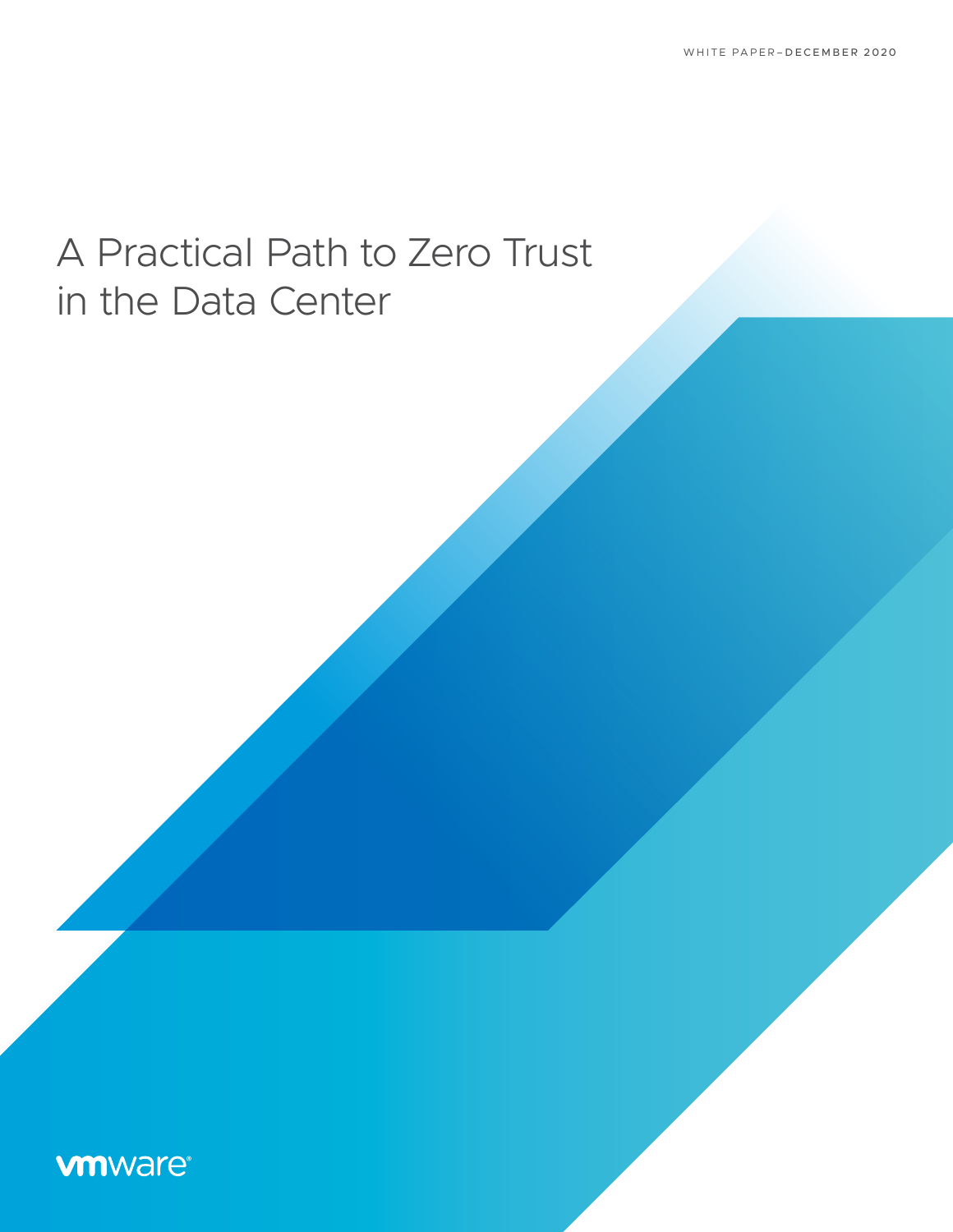#### **Introduction**

Securing the enterprise has never been easy. Even in the old days, when IT infrastructure was small and self-contained and cyber threats were few, it was not enough just to insert a few edge firewalls to protect an organization from outside attack. By implicitly trusting everyone on the inside, a perimeter approach assumed that all internal users would act responsibly, no user IDs would be compromised, and everyone could be trusted. This, in turn, allowed malicious or compromised insiders to wreak havoc, steal sensitive data, and bring organizations to their knees.

Today, the network is increasingly complex, distributed, and remote: large percentages of the workforce are doing their work remotely, employee-owned (BYOD) devices are commonly used for workrelated activities, and cloud-based applications, services, and data are becoming the norm. All the while, bad actors invent new and even more malicious ways of attacking weak spots in organizational security. The old methods of protecting an increasingly diffuse and porous network are not enough.

Increasingly, organizations are adopting the concept of zero trust. For the data center, this means, by default, trusting no entity on the network and distrusting all traffic unless a security policy explicitly allows it. According to NIST[1], "Zero trust security models assume that an attacker is present in the environment." Further, "a zero trust architecture is … designed to prevent data breaches and limit internal lateral movement." (For a broader overview of zero trust see [2])

Lateral movement is key. While older, edge (perimeter) firewallbased methods concentrated on north-south traffic (coming from the Internet into the organization and going back out), the internal movement was invisible. Hackers who succeeded in penetrating the network were free to move about the data center, escalating privileges, and gaining undesired access to sensitive assets. With zero trust, all east-west network traffic is forced to undergo inspection so that anomalous or unwanted behavior can be spotted and stopped before damage is done. Several approaches have been tried to achieve zero trust in the past, but with varying degrees of success.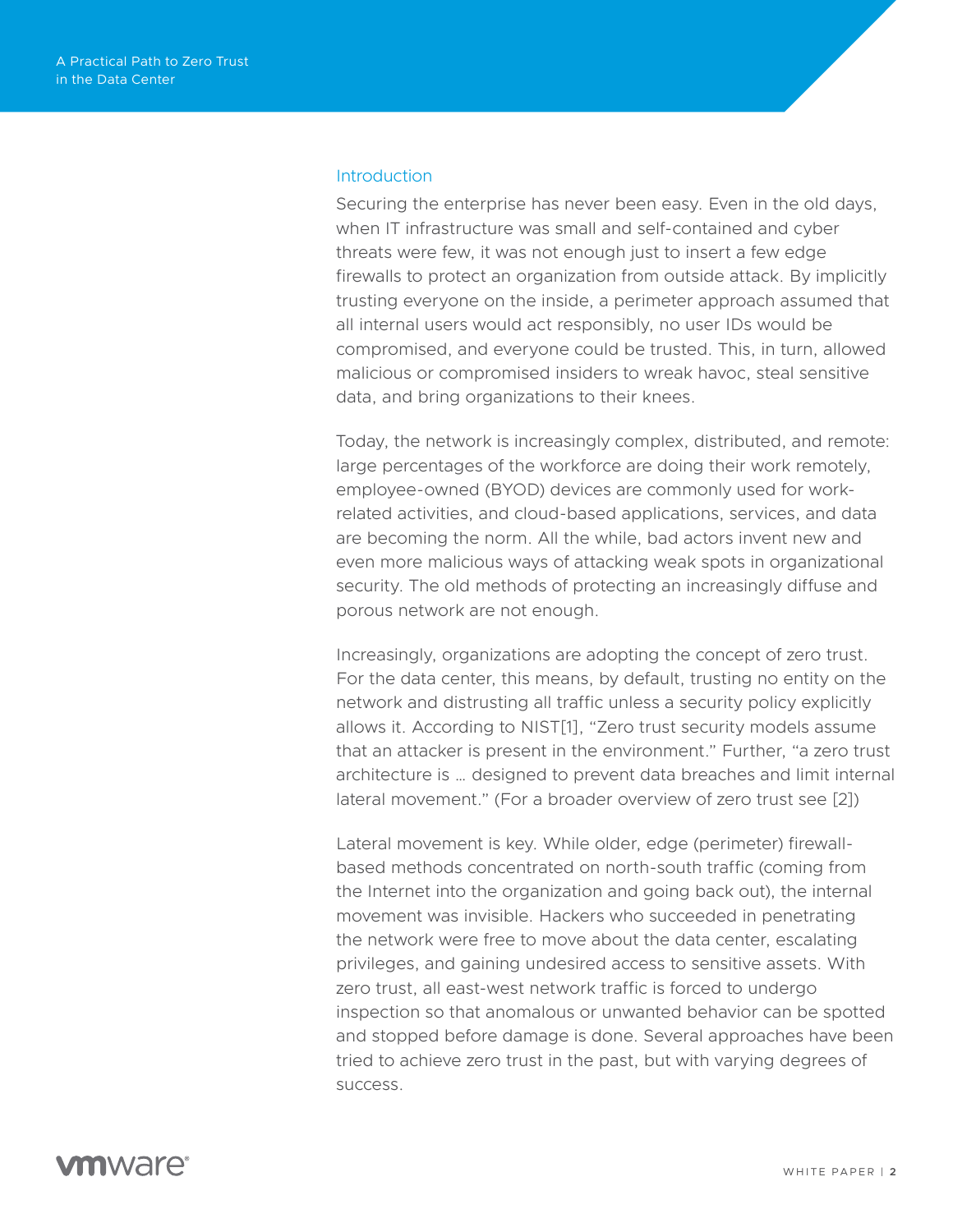#### EDGE FIREWALLS

- Can't enforce workload-level security policies
- Can't cost-effectively inspect all eastwest traffic
- Don't have full workload visibility

#### Traditional Firewalls Fall Short

Firewalls would appear to be ideally suited to achieving zero trust. Many organizations already use firewalls to segment their end-user networks from their data center networks, in response to the fact that hackers may find it easier to infiltrate end-user devices and from there get a toehold into the data center. When organizations started segmenting end-user networks from the data center, edge firewalls were the only tool available. Whether physical or virtual appliances, they were repurposed to serve as internal firewalls to segment the network. However, there are three main problems with this approach.

First, edge firewalls don't explicitly consider application architecture in their design. Some might recognize specific workload types, but they remain blind to the relationship between workloads and applications. Thus, they cannot deal with modern, modularized applications. Today an application may comprise multiple workload types, microservices, and containers that run in the data center or in the public cloud. An edge firewall repurposed as an internal firewall can only block traffic based on ports, protocols, IP addresses, or the workload type. But to be truly effective, an internal firewall needs to enforce policies holistically at the level of individual workloads within an application.

Second, an edge firewall used as an internal firewall can be a costly proposition. Such firewalls quickly run into capacity problems if trying to inspect all east-west traffic, creating the need for multiple firewalls that must be periodically upgraded to deal with traffic increases. As a result, most organizations choose to inspect only a small amount of eastwest traffic, if at all.

Third, and perhaps most important, to monitor east-west traffic and enforce granular policies, the internal firewall needs to have full visibility down to the workload level, enabling it to automatically determine the communication patterns between workloads and microservices. Traditional edge firewalls deployed internally lack this visibility. Often, they are not in the path of east-west traffic. They lack the logic to cleanly distinguish traffic flows between one application's workloads from those of another even when they are. This makes it challenging—if not almost impossible—to create and enforce rules at the workload or individual traffic flow level.

#### Micro-segmentation Orchestrators Have Their Own Issues

Enterprise edge firewalls repurposed as internal firewalls presented a set of insurmountable obstacles. *[Micro-segmentation](https://www.vmware.com/solutions/micro-segmentation.html)* services came into being to overcome the weaknesses of this approach in protecting applications and their workloads at a granular level. The typical micro-segmentation solution consists of two components: an agent and an orchestrator. The agent resides on the workload (e.g., inside the virtual machine or the physical server hosting a database) and enforces security policies distributed to it by the orchestrator. Micro-segmentation allows for very granular control over the interaction between workloads in a micro-segment while restricting an attacker's visibility over attackable assets and lateral movement across the network.

The biggest problem with most micro-segmentation solutions for zero trust is that the agent is actually a user-level process that utilizes the host operating system's firewall to program security policies into the OS kernel. This means they cannot add security capabilities beyond what is offered by the operating system (OS)—typically maintained by a third party such as Red Hat or Microsoft[3].

For example, suppose the security team wants to implement a security policy focused on users and applications. Say, one that allows users from the finance group to access finance applications, but not human resources applications. Because the host OS firewall can only operate on IP addresses, port numbers, and protocol identifiers, the team cannot create such a policy. This limits their ability to express security policies for applications and users.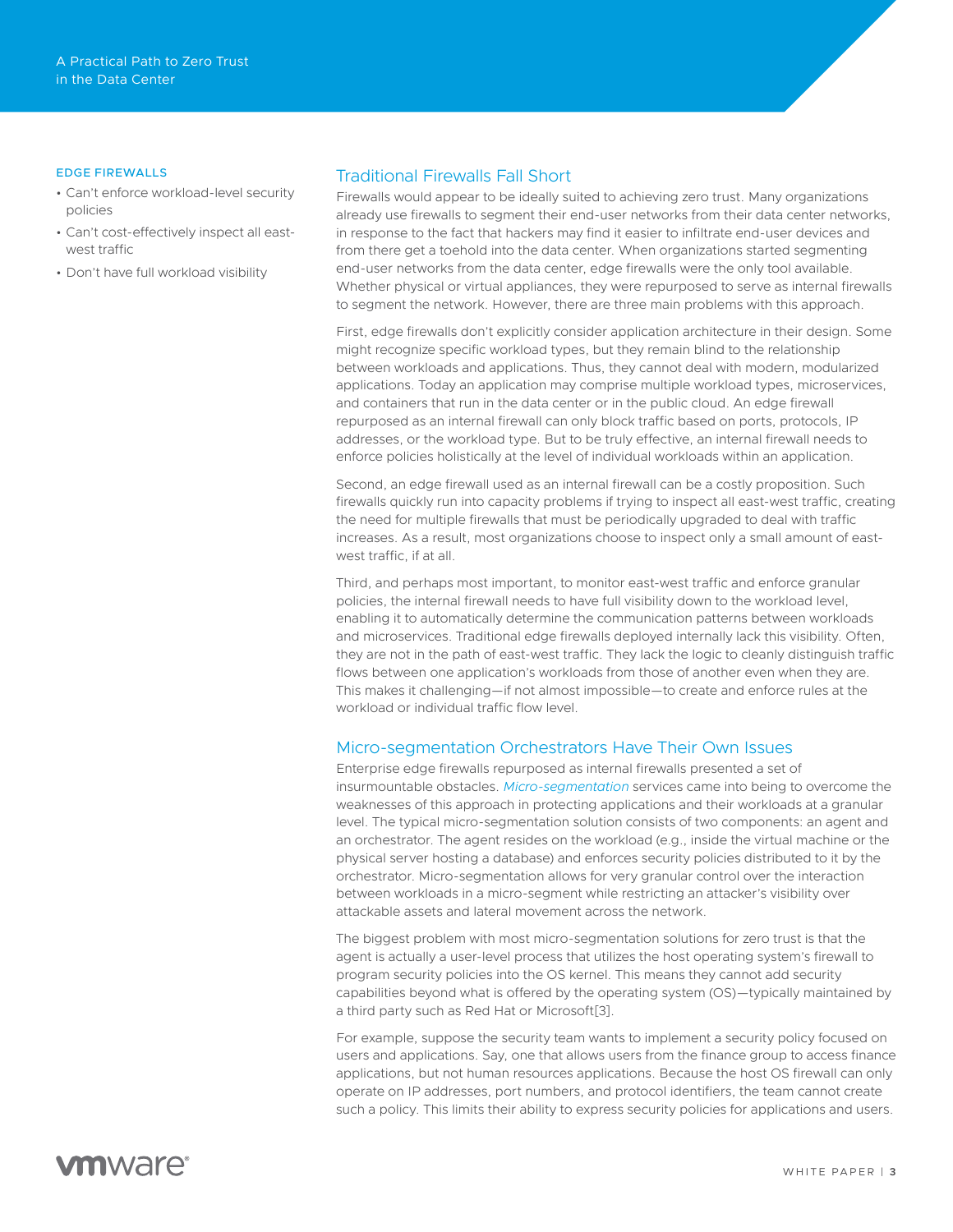#### MICRO-SEGMENTATION ORCHESTRATORS:

- Are limited by the host operating system
- Can't deploy IDS/IPS threat controls as a second layer of defense
- May increase the complexity of the network, not reduce it

Another weakness of the host OS further diminishes the utility of micro-segmentation for zero trust: most host operating systems don't implement intrusion detection/prevention systems (IDS/IPS). These are software or network hardware solutions deployed to analyze live traffic as it passes through the network, detecting threats that have slipped through other defenses. This means there is no way to deploy IDS/IPS threat controls as a second layer of protection within permitted traffic. Security teams faced with this limitation are forced to either purchase and deploy a specialized IDS/IPS appliance or maintain an internal firewall with IDS/IPS—in addition to the microservices orchestrator. Clearly, this does nothing to simplify infrastructure or reduce costs.

#### Distributed Internal Firewalls—The Best of Both Worlds

Traditional edge firewalls, deployed internally, provide some advantages for organizations moving down the path to zero trust. So too do micro-segmentation orchestrators. A distributed *[internal firewall](https://www.vmware.com/security/internal-firewall.html)* that judiciously combines the best characteristics of both results in a far superior approach. The distributed internal firewall overcomes the weaknesses presented by both lack of visibility and granular control in edge firewalls and limitations in the host OS; it likewise can simplify network architectures and reduce overall costs.

The VMware NSX Service-defined Firewall was explicitly designed to be an internal firewall, implemented entirely in software[4] and satisfying the critical requirements for internal firewalling in the data center. With an access control engine—a classic stateful firewall that also recognizes applications and users/groups—and an analytics engine plus a threat control engine to provide advanced threat control (such as IDS/IPS), the *[Service](https://www.vmware.com/security/internal-firewall.html)[defined Firewall](https://www.vmware.com/security/internal-firewall.html)* provides full topology visibility, advanced analytics, and a simplified security architecture (see Figure 1).



**Figure 1:** VMware NSX Service-defined Firewall

The Service-defined Firewall provides granular enforcement at the level of individual workloads within an application. It can inspect all east-west traffic for access control, threat control (via its built-in IDS/IPS functionality), and analytics. When the distributed internal firewall runs on the physical servers hosting the workload, close to the origin or destination of east-west traffic, its capacity can grow or shrink with the servers rather than being constrained by the inspection capacity available in a centralized firewall appliance.

Centralized management enables security teams to manage east-west network security from a single portal that presents a unified view of the topology down to the workload level. Based on communication patterns and observed behavior of applications, workloads, and microservices, the Service-defined Firewall can make security policy recommendations and check that the results match the intended outcomes.

# *m*nware<sup>®</sup>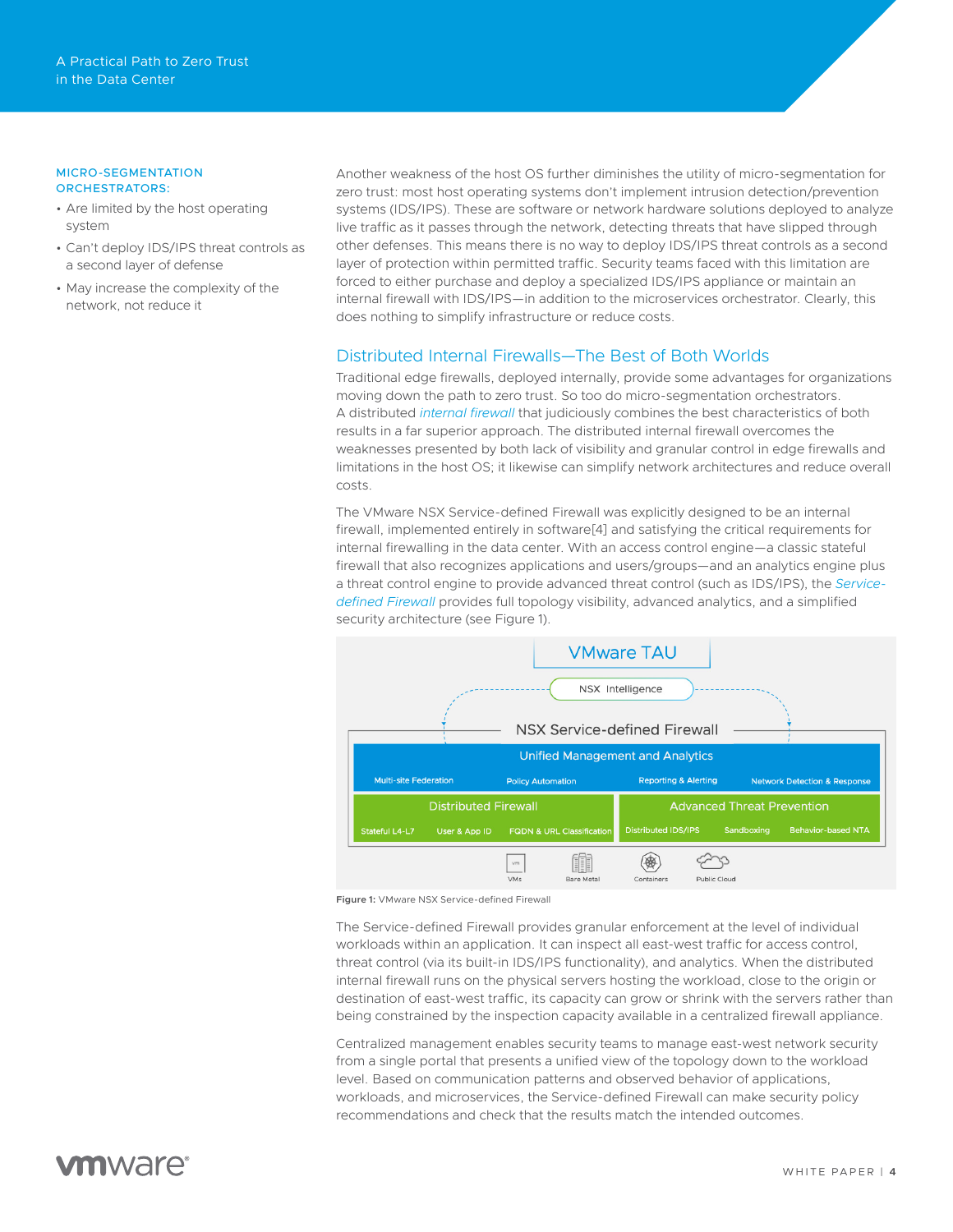By associating security policies with workloads, lifecycle management is simplified: policies can be constructed for a workload before it is even created, ensuring protection from the minute it comes into being. If the workload is moved or decommissioned, the team does not need to scramble to define or remove policies. And security tags can be associated with workload properties (OS type, VM name, user identities, etc.), making security policies easier to express and maintain.

Best of all, by combining full network firewall capabilities with threat controls such as IDS/ IPS, there is no need for separate micro-segmentation and firewall products. This, in turn, reduces security architecture complexity.

#### A Step-by-Step Process for Zero Trust in the Data Center

Securing the data center and achieving zero trust will undoubtedly take some time and effort – both of which are scarce commodities today, especially for security teams. That's why it's best to break down the journey into discrete, phased steps. Not only does this let the team show early success, but it also helps build expertise along the way, which accelerates later stages.

The distributed internal firewall is the foundation for the journey, providing full topology visibility, advanced analytics, and simplified security architecture to help security teams through these five steps.

#### Step 1: Macro-segment the network

Most organizations know how to do rough segmentation of the network based on existing firewall configurations or documentation. Armed with this information, use the *[Service](https://www.vmware.com/security/internal-firewall.html)[defined Firewall](https://www.vmware.com/security/internal-firewall.html)* to segment the network at a coarse level, isolating and securing zones

(e.g., development, test, and production) from one another (see Figure 2). With no need to redesign the network or even make network address changes, this step simplifies the security architecture and accelerates time-to-value.

This simple step prevents attackers from moving between zones, limiting the damage they could potentially cause. It provides a flexible solution with the ability to quickly expand the number of zones as needed. Just as importantly, it allows the security team to show early progress in its zero trust journey.

#### Step 2: Obtain topology visibility



**Figure 2:** Macro-segmentation of the network

The adage "You can't control what you can't see" is never truer than with east-west traffic. The Service-defined Firewall provides full topology visibility down to the workload level, enabling security teams to see the communication patterns and behavior of applications and their constituent workloads and microservices (see Figure 3). The comprehensive map of application topography gives data center-wide visibility on all applications. Built-in machine learning helps the team understand application behavior and traffic flows, making later steps easier to complete.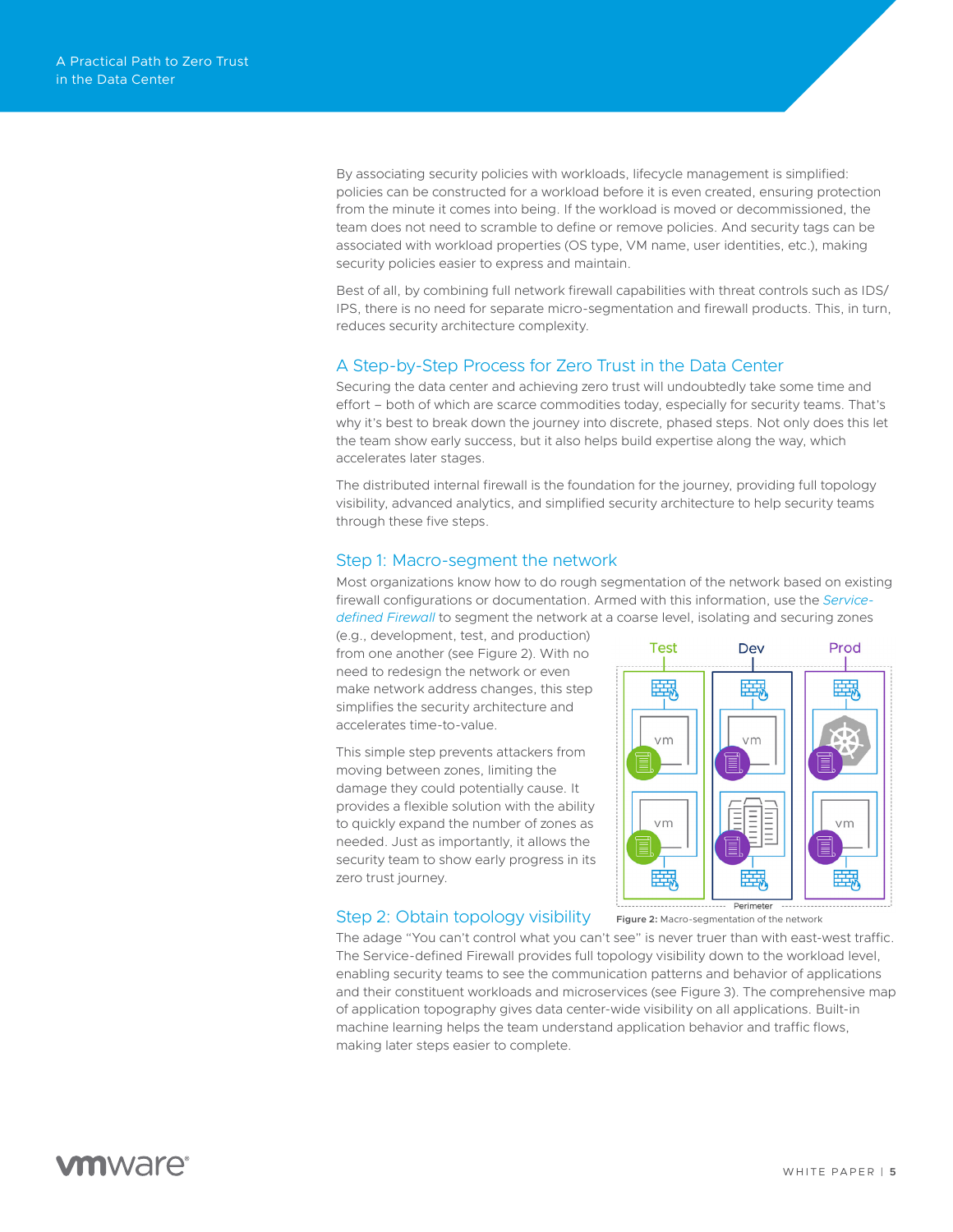

**Figure 3:** Network topology visibility

#### Step 3: Micro-segment a few well-known applications

Choose a small number of business-critical applications that are well-understood and well-documented as the first applications to be micro-segmented. *[Micro-segmentation](https://www.vmware.com/solutions/micro-segmentation.html)* isolates and protects them, applying layered security controls that are specific to the applications. It further prevents lateral movement into and out of the segment where the application runs (see Figure 4).

Many organizations start with their virtual desktop infrastructure (VDI) or other shared services like Active Directory or DNS servers. The VDI environment is often chosen as an early micro-segmentation target because it can expose the data center to threats that stem from end-user security violations. The Service-defined Firewall micro-segments VDI by isolating desktop zones from sensitive data center assets with just a few user-group specific security policies. It can also analyze behavioral patterns to make security policy recommendations, and its centralized management ensures policy consistency across the environment.

Step 3 begins reducing the attack surface by isolating critical applications from other data center assets, enabling user- and application-specific access controls, and mitigating lateral movement.

#### Step 4: Turn on threat control capabilities

Enhancing granular, workload-level security controls for critical applications is the next step. The Service-defined Firewall provides additional granular controls through its threat control capabilities, such as distributed intrusion detection/prevention (IDS/IPS). Because

## **vm**ware<sup>®</sup>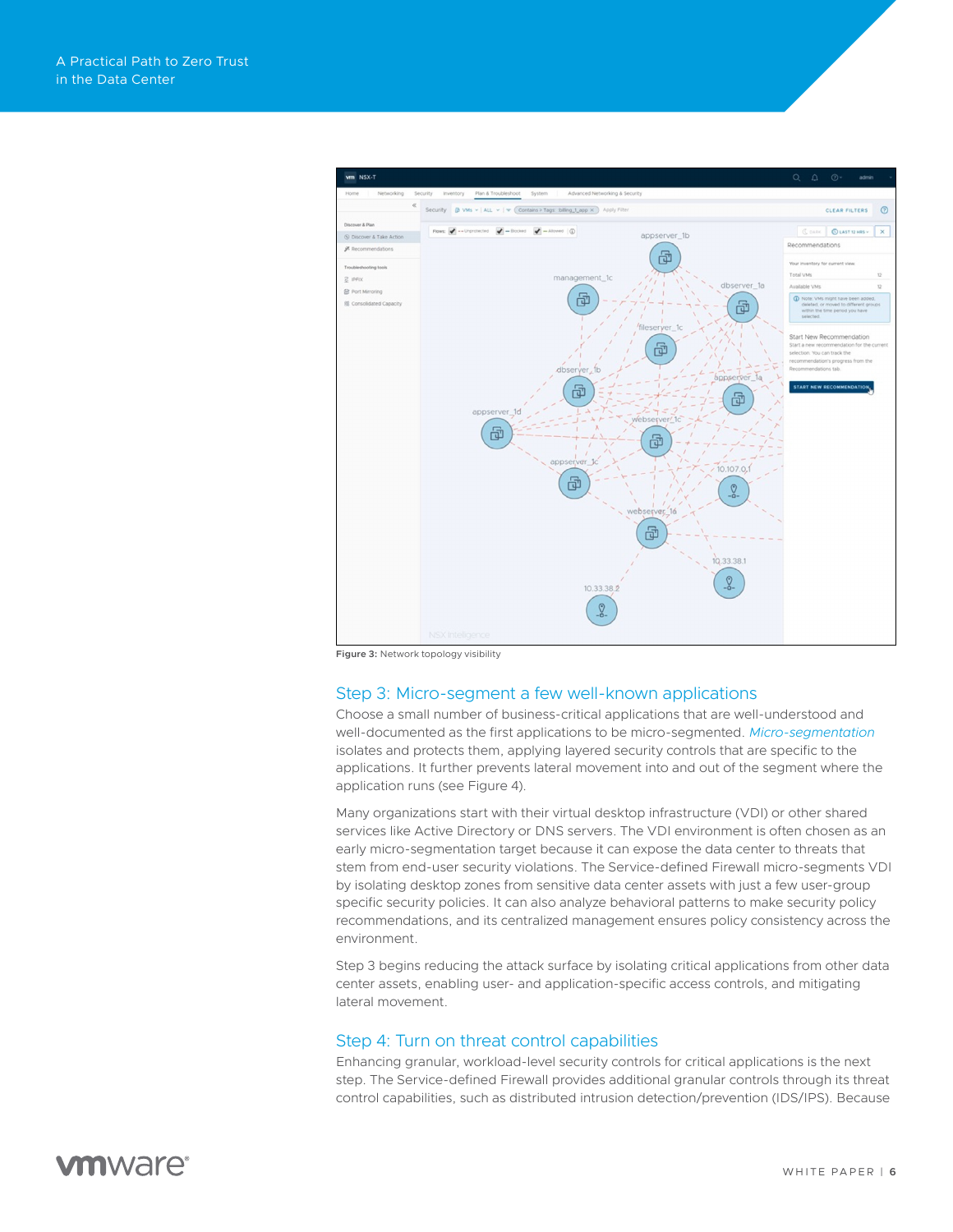this is available out of the box, there's no need Prod to add, maintain, or manage another device on the network. The security team simply turns on the IDS/IPS functionality to provide enhanced granular security. Not only does the Servicedefined Firewall IDS/IPS protect the organization by detecting traffic patterns that could indicate an attack, but it also helps with compliance, fulfilling the IDS/IPS requirements for regulations such as the Health Insurance Portability and Accountability Act (HIPAA) and the Payment Card Industry Data Security Standard (PCI-DSS).



**Figure 4:** Micro-segmentation

#### Step 5: Micro-segment all applications to achieve zero trust in the data center

The team, armed with the experience gained in earlier steps, can now secure all critical applications in the data center. It's best to tackle related applications, such as those used by specific end-user groups: e.g., finance apps, then HR apps, then developer apps, etc. These applications are likely to have similar constraints and policies, so addressing them together should lead to operational efficiencies.

Here, the *[Service-defined Firewall](https://www.vmware.com/security/internal-firewall.html)* can prove invaluable by providing visibility into eastwest traffic and increasing the team's awareness of how applications behave. The Servicedefined Firewall can automatically generate policy recommendations and deploy updated policies, constantly monitoring traffic flows to ensure policy compliance.

As the team extends the Service-defined Firewall to inspect all east-west traffic, it reduces blind spots, allowing it to detect and block lateral movement early and limit the damage.

#### **Conclusion**

Zero Trust initiatives are increasingly funded with the intent of protecting the data center by providing fine-grained control over the network, remote users, BYOD and cloud-based assets, and applications. For this approach to work, network security must happen at the workload level, isolating workloads from one another and securing them individually. A *[distributed internal firewall](https://www.vmware.com/security/internal-firewall.html)* specifically built for zero trust is the best way to move quickly down the path to enhanced security.

Key things to look for when moving toward Zero Trust are easy segmentation of applications (to remove lateral movement of threats), reduced cost and complexity, and enhanced team efficiency. The *[VMware Service-defined Firewall](https://www.vmware.com/security/internal-firewall.html)* is a perfect match for all three requirements:

- A comprehensive view of network topology and in-depth information about application behavior enables the team to quickly micro-segment even poorly understood applications
- Built-in IDS/IPS and automated network and security configurations keep costs low, removing the need for additional devices and even making it possible to retire some legacy tools
- Centralized management provides the team with single-pane-of-glass security management, which improves operational efficiency while effectively mitigating risk

Learn more about how distributed internal firewalls function and how organizations successfully deploy them for zero trust initiatives in our Internal *[Firewalls for Dummies](https://www.vmware.com/content/microsites/learn/en/656351_REG.html)  [Guide](https://www.vmware.com/content/microsites/learn/en/656351_REG.html)*[5].

## *mware*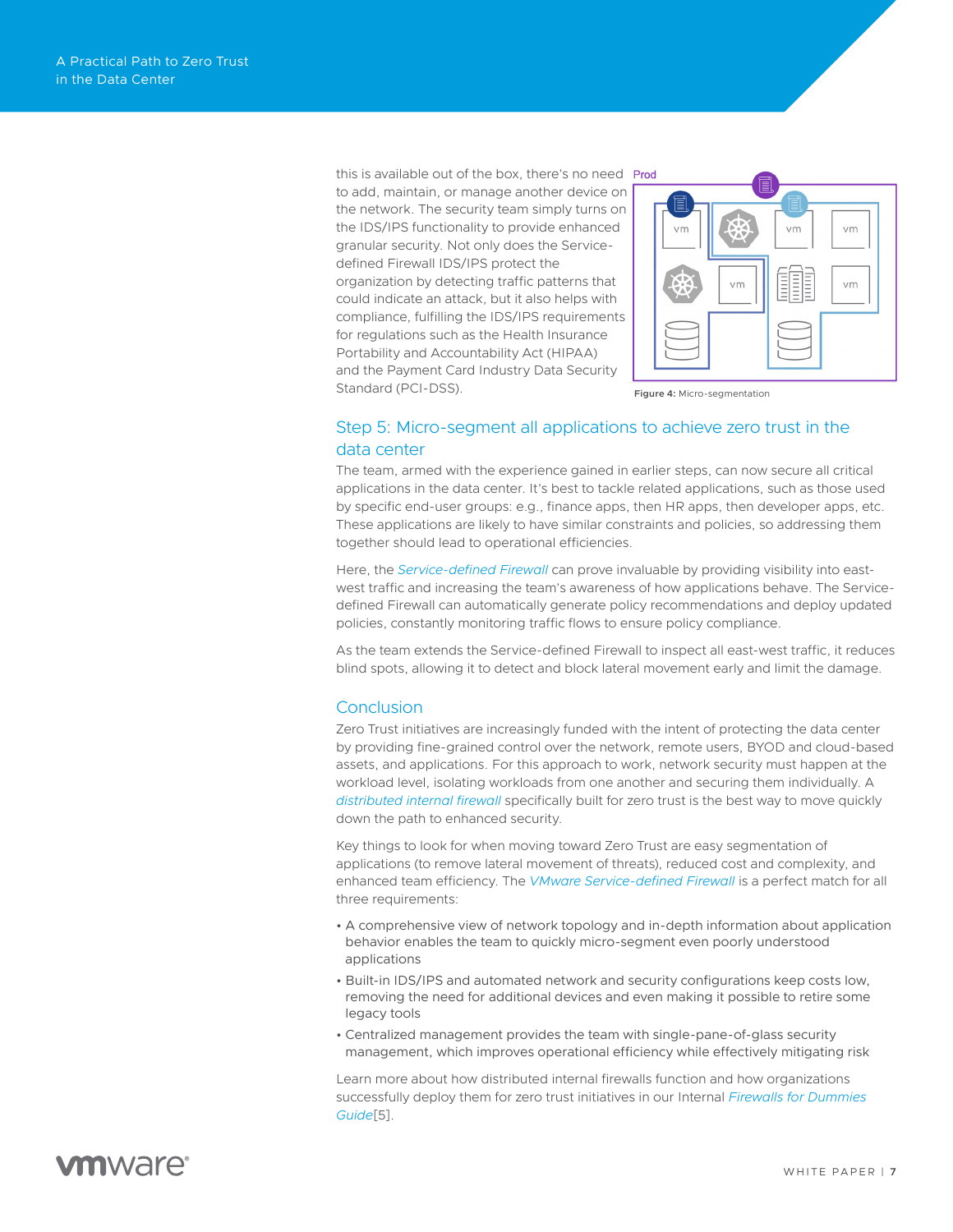#### **References**

- 1. Zero Trust Architecture: SP 800-207. Retrieved from *[https://csrc.nist.gov/publications/](https://csrc.nist.gov/publications/detail/sp/800-207/final) [detail/sp/800-207/final](https://csrc.nist.gov/publications/detail/sp/800-207/final)*
- 2. How to Get from Here to Zero Trust. Forrester. Retrieved from *[https://www.vmware.](https://www.vmware.com/content/dam/digitalmarketing/vmware/en/pdf/products/nsx/vmware-zero-trust-spotlight.pdf) [com/content/dam/digitalmarketing/vmware/en/pdf/products/nsx/vmware-zero-trust](https://www.vmware.com/content/dam/digitalmarketing/vmware/en/pdf/products/nsx/vmware-zero-trust-spotlight.pdf)[spotlight.pdf](https://www.vmware.com/content/dam/digitalmarketing/vmware/en/pdf/products/nsx/vmware-zero-trust-spotlight.pdf)*
- 3. The Four Barriers to Micro-segmentation. Retrieved from *[https://www.vmware.com/](https://www.vmware.com/content/dam/digitalmarketing/vmware/en/pdf/products/nsx/vmware-wp-four-barrs-micro-segmntatn-uslet-Final.pdf) [content/dam/digitalmarketing/vmware/en/pdf/products/nsx/vmware-wp-four-barrs](https://www.vmware.com/content/dam/digitalmarketing/vmware/en/pdf/products/nsx/vmware-wp-four-barrs-micro-segmntatn-uslet-Final.pdf)[micro-segmntatn-uslet-Final.pdf](https://www.vmware.com/content/dam/digitalmarketing/vmware/en/pdf/products/nsx/vmware-wp-four-barrs-micro-segmntatn-uslet-Final.pdf)*
- 4.Five Critical Requirements for Firewalling in the Data Center. Retrieved from *[https://](https://www.vmware.com/learn/492966_REG.html) [www.vmware.com/learn/492966\\_REG.html](https://www.vmware.com/learn/492966_REG.html)*
- 5.Internal Firewalls for Dummies Guide. Retrieved from *[https://www.vmware.com/](https://www.vmware.com/content/microsites/learn/en/656351_REG.html) [content/microsites/learn/en/656351\\_REG.html](https://www.vmware.com/content/microsites/learn/en/656351_REG.html)*

### **vm**ware<sup>®</sup>